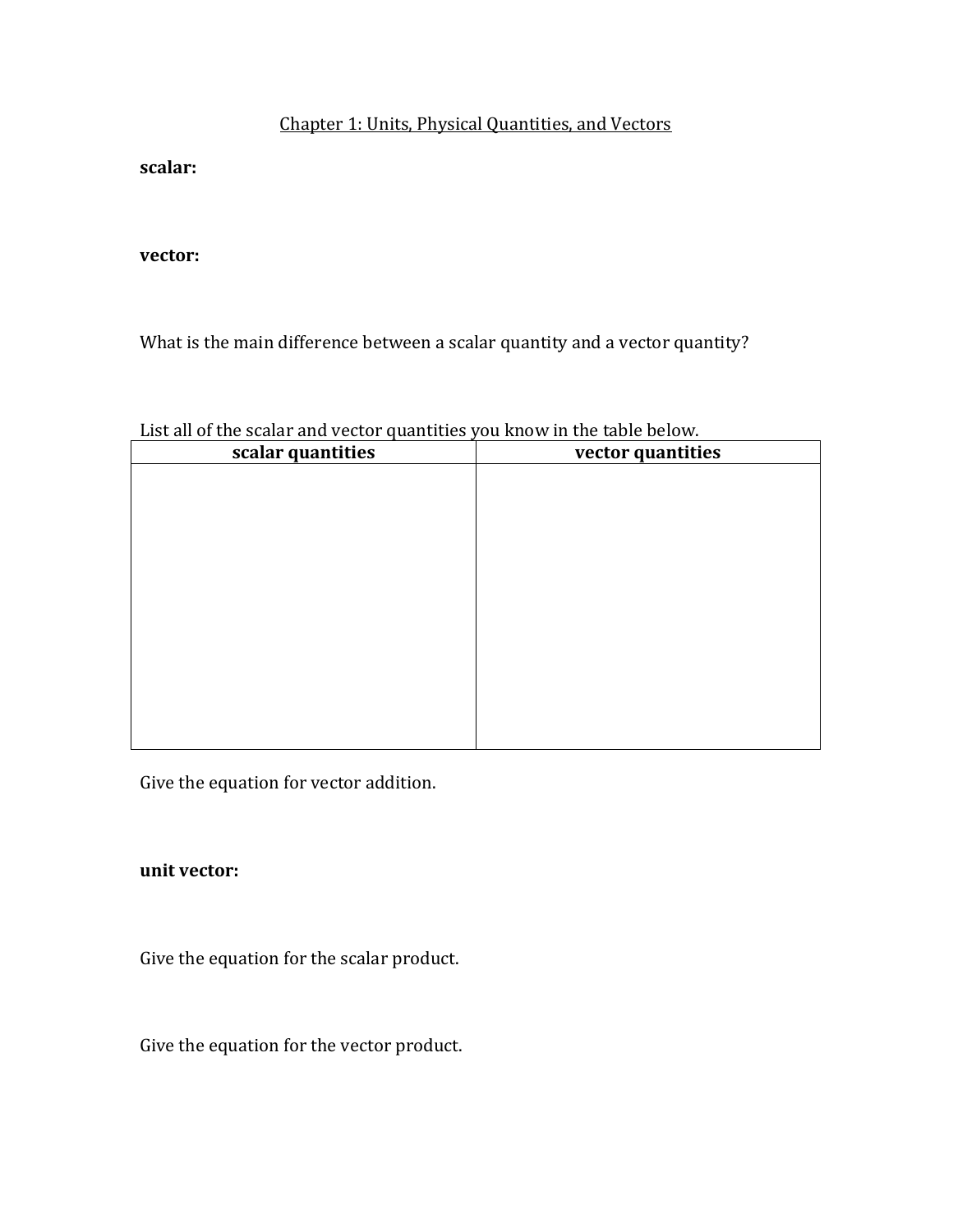| Ex: 1       | $A = 4\hat{i} + 2\hat{j}$ |
|-------------|---------------------------|
| a. $Ax =$   | $B = 1\hat{j} - 2\hat{z}$ |
| $Ay =$      |                           |
| $Az =$      |                           |
| $Bx =$      |                           |
| $By =$      |                           |
| $Bz =$      |                           |
| b. $ 7B  =$ |                           |

c.  $2A - B =$ 

d.  $\mathbf{A} \cdot 2\mathbf{B} =$ 

e. 
$$
5A \times (-3A) =
$$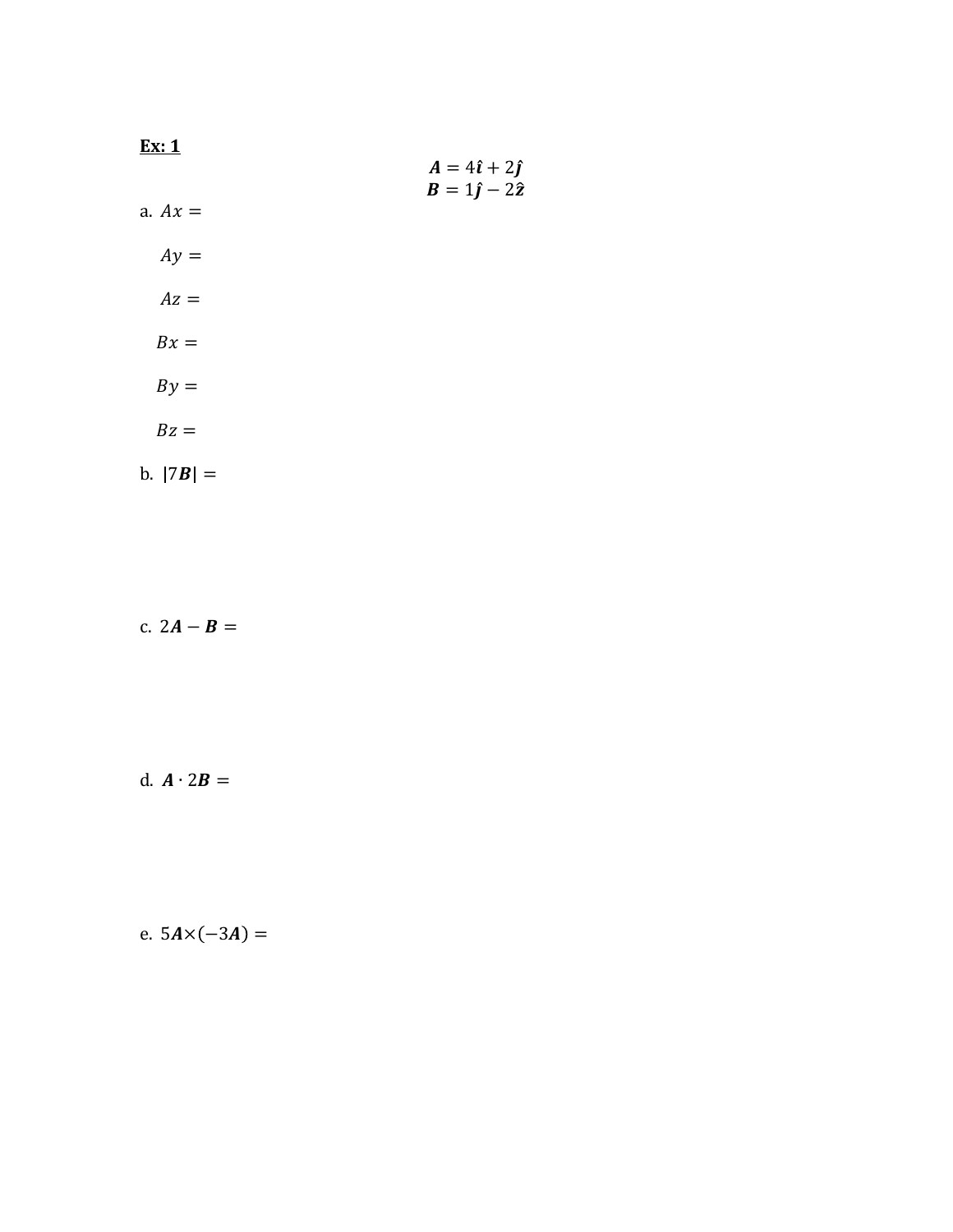## Chapter 2: Motion Along a Straight Line

List the constant acceleration equations.

In physics, what is meant by free-fall?

**Ex: 2** A physics teacher performing an outdoor demonstration suddenly falls from rest off a high cliff and simultaneously shouts, "Help!" When she has fallen for 3.0 s, she hears the echo of her shout from the valley floor below. The speed of sound is  $340 \,\mathrm{m/s}$ .

a. How tall is the cliff?

b. If we ignore air resistance, how fast will she be moving just before she hits the ground? (Her actual speed will be less than this, due to air resistance.)